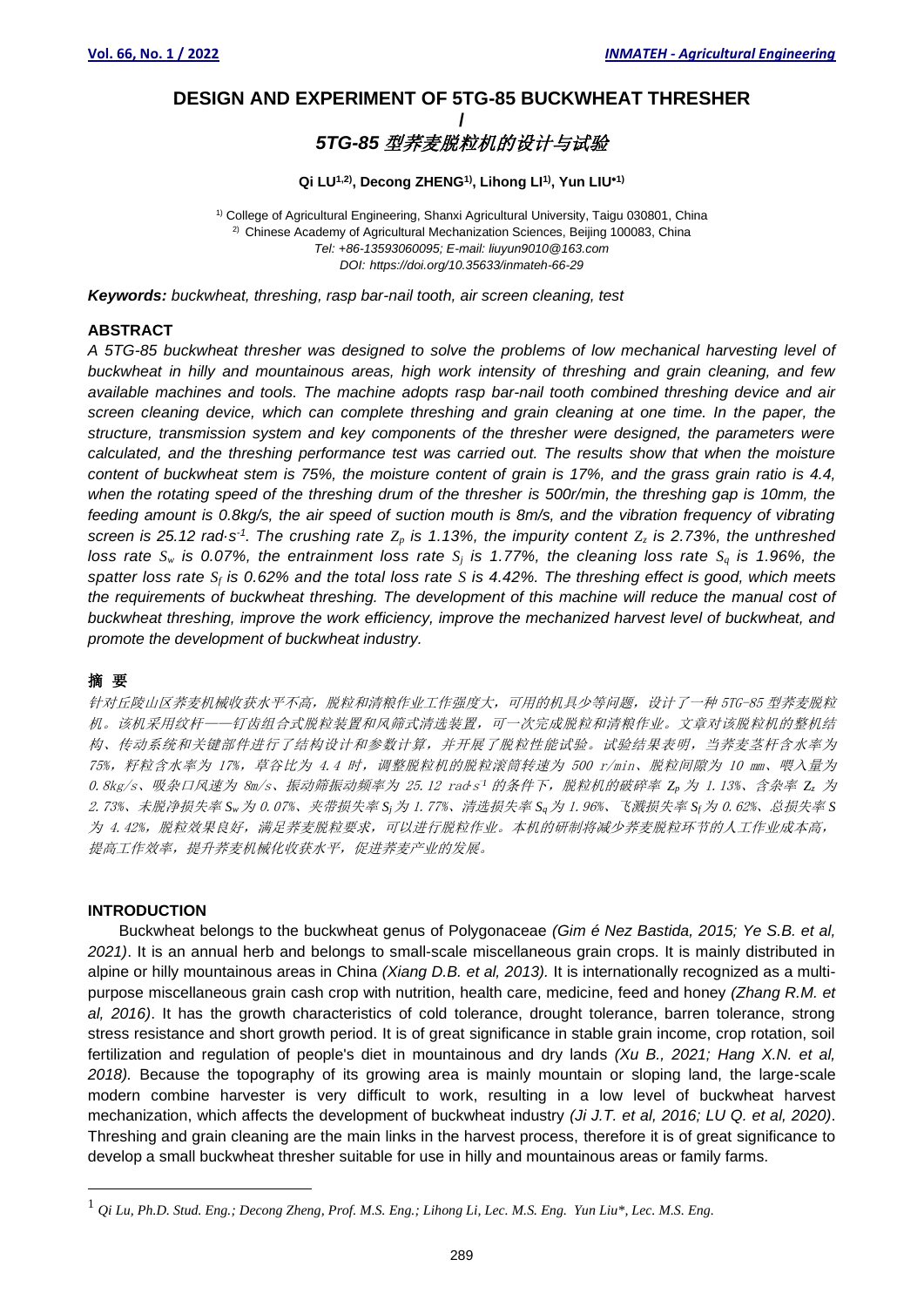In recent years, some scholars have studied and explored the buckwheat threshing device or harvester, and made some progress. *Zhang Kunkun* designed a buckwheat harvester, studied and analysed the layout of the main working parts, and established a multi-body dynamic model of the whole machine layout. The results show that when the slope increases to 30°, the tipping angle of the harvester reaches the limit *(Zhang K.K., 2019)*. *Huang Xiaona* improved the design of a shear-transverse axial flow threshing device and carried out bench tests *(Hang X.N., 2020)*. *Dang Weilong* improved and designed a double-drum buckwheat threshing device, the front drum is a bar drum, and the rear drum is a combined drum of bar and rod tooth, and the bench test is carried out *(Dang W.L., 2018)*. *Wang Jiawei et al*. designed an internal and external drum buckwheat separation device, and analysed the overall situation of the threshed materials, the content of each component in the mixture and the axial distribution along the threshing drum *(Wang J.W. et al, 2019, Wang J.W. et al, 2020)*. *Morishita T*. and *Suzuki K*. analysed the loss rate of combine harvester in the process of harvesting buckwheat *(Morishita T. et al, 2012)*.

In order to solve the problem of mechanized harvesting of buckwheat in small plots in hilly and mountainous areas, a smaller buckwheat threshing machine is developed in the paper. It adopts rasp bar nail tooth combined threshing device and air-sieve type grain cleaning device, which integrates threshing and grain cleaning as a whole. It can greatly reduce the labour intensity, improve the production efficiency and improve the mechanized harvest level of buckwheat.

## **MATERIALS AND METHODS**

*Overall structure design and working principle*

⚫ **Overall structure and working principle**



**Fig. 1 - Schematic diagram of the whole machine structure**

*a) Upright view; b) Axonometric drawing 1. Feeding device; 2. Threshing device; 3. Fan; 4. Reciprocating vibrating screen; 5. Rack; 6. Motor; 7. Transmission system*

As shown in figure 1, 5TG-85 buckwheat thresher is mainly composed of feeding device, threshing device, fan, reciprocating vibrating screen, rack, transmission system, etc. During operation, the buckwheat plant enters the rasp bar-nail tooth combined threshing device from the feeding device. Under the combined action of the threshing drum and the concave plate, the buckwheat grain and stem are separated through its impact, rubbing and impact. The grain and part of the miscellaneous residue fall on the reciprocating vibrating screen and enter the air screen cleaning system.

During the conveying process of vibrating screen transportation, the light miscellaneous residue and chaff on the screen surface are sucked in and blown out of the machine through the air suction of the centrifugal fan, and the clean grains on the sieve surface are collected into the material-bearing device. In the process of threshing, long stalks and residual ears are gradually transported to the discharge outlet, and discharged out of the machine.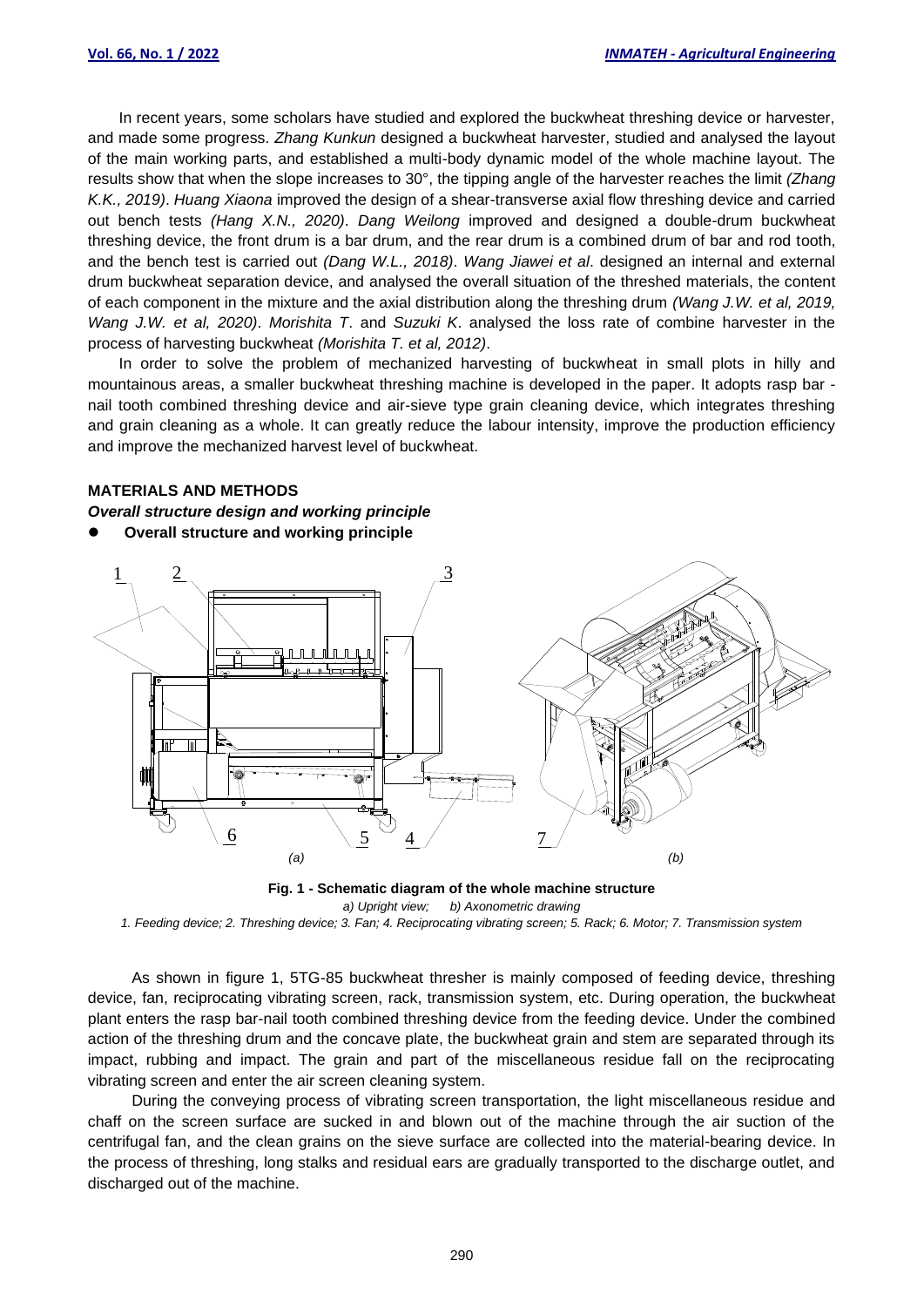**Table 1**

The technical parameters of the whole machine structure are shown in Table 1.

| Technical parameter of 310—63 buckwileat thresher                         |                                          |                                              |  |  |
|---------------------------------------------------------------------------|------------------------------------------|----------------------------------------------|--|--|
| Project                                                                   |                                          | <b>Parameters</b>                            |  |  |
| Matching power [kW]                                                       |                                          | 5.5                                          |  |  |
| Motor type                                                                |                                          | Y132M-4                                      |  |  |
| Size (length $\times$ width $\times$ height) [mm $\times$ mm $\times$ mm] |                                          | 2160×878×1380                                |  |  |
| Total weight [kg]                                                         |                                          | 300                                          |  |  |
| Feeding quantity [kg/s]                                                   |                                          | 0.8                                          |  |  |
| Transmission type                                                         |                                          | <b>Belt drive</b>                            |  |  |
| Threshing device                                                          | Structural pattern                       | rasp bar-nail tooth                          |  |  |
|                                                                           | Drum diameter [mm]                       | 450                                          |  |  |
|                                                                           | Drum speed [r/min]                       | 500                                          |  |  |
|                                                                           | Speed regulating device                  | APH- 5 continuously variable<br>transmission |  |  |
| Vibrating screen                                                          | Structural pattern                       | Reciprocating vibrating screen               |  |  |
|                                                                           | Installation angle [°]                   | 2                                            |  |  |
|                                                                           | Vibration frequency $[rad \cdot s^{-1}]$ | 25.12                                        |  |  |
| Grain cleaning fan                                                        | Cleaning type                            | Suction type                                 |  |  |
|                                                                           | Structural pattern                       | Centrifugal type                             |  |  |
|                                                                           | Leaf number [set]                        | 3                                            |  |  |
|                                                                           | Rotational speed [r/min]                 | 1036                                         |  |  |

## **Technical parameter of 5TG—85 buckwheat thresher**

⚫ **Design of transmission system of the whole machine**



**Fig. 2 - Schematic diagram of the whole machine transmission**

*1. Motor; 2. Belt drive of threshing device; 3. Belt drive of centrifugal fan; 4. Drive shaft of centrifugal fan; 5. Centrifugal fan; 6. Reciprocating vibrating screen drive connecting rod; 7. Eccentric device; 8. Reducer belt drive; 9. Threshing drum drive shaft.*

As shown in figure 2, the power of the whole machine comes from the motor. The motor transfers the power to the threshing device and the cleaning device through belt transmission, because the connecting force between buckwheat grain and stem is small and it is easy to thresh. The rotating speed of the threshing device is low, while the rotating speed of the air screen cleaning system is high. Therefore, in the design of the transmission system, the driving shaft of the threshing device and the driving shaft of the centrifugal fan are arranged coaxially and driven separately. The driving shaft of the threshing device adopts the hollow shaft, and the driving shaft of the centrifugal fan adopts the solid shaft. The solid shaft is installed inside the hollow shaft, to realize coaxial and independent transmission. The structure is shown in figure 3. Due to the low vibration frequency of the reciprocating vibrating screen, the power transmitted by the fan drive shaft needs to be transmitted through the reducer belt and decelerated by the reducer output shaft, and through the eccentric device, the power is transferred to the reciprocating vibrating screen drive connecting rod, the rotary motion is transformed into reciprocating linear motion, and the reciprocating motion of the vibrating screen is realized.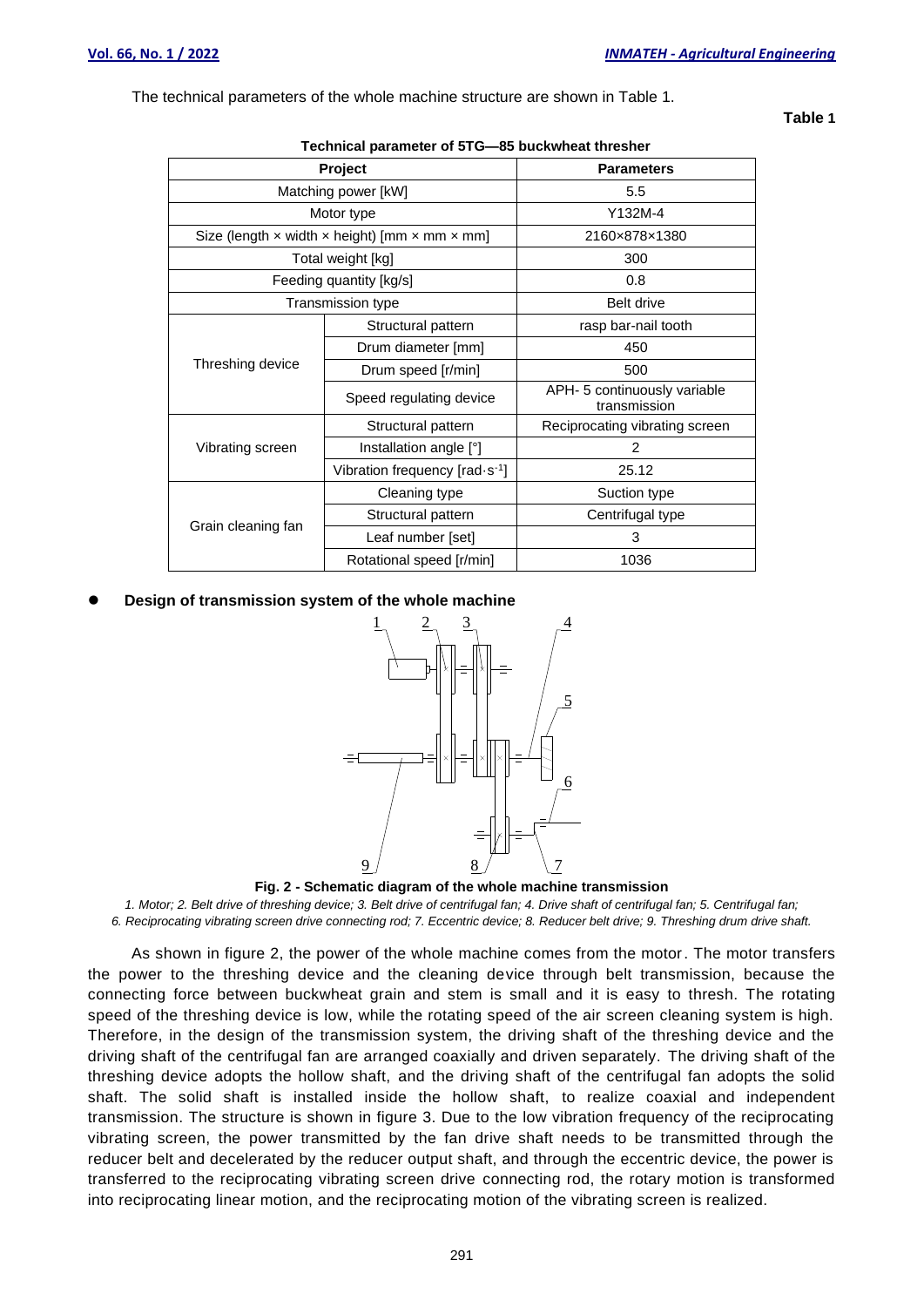

*1. Fan; 2. Nail tooth threshing device; 3. Rasp bar threshing device; 4. Inner drive shaft; 5. Outer drive shaft; 6. Bearing seat; 7. Threshing device drive pulley; 8. Fan drive pulley*

#### *Design of threshing device*

### ⚫ **Arrangement of threshing drum**

According to the direction of crop movement along the drum, the common arrangement of threshing drum can be divided into tangential flow type and axial flow type. The advantages of tangential threshing device are relatively simple structure, short threshing time, and relatively low energy consumption, but the purification rate is not high and the separation capacity is poor. The axial flow threshing device has the advantages of long threshing and separation time, high removal rate and good separation effect, but the power consumption is relatively large. As shown in figure 4, the axial flow threshing drum process has four main forms according to the feeding and discharge modes *(Di Z.F., et al, 2018; Ling S.Y. et al, 2021)*. In order to enhance the threshing and separation effect of buckwheat and improve the work efficiency and quality, combined with the structural layout of the whole machine, the technical scheme of axial feeding and radial discharge is adopted in this design, which is shown in figure 4 (c).



**Fig. 4 - Arrangement of axial flow threshing device**

*a. Radial feeding, radial discharge; b. Radial feeding, axial discharge; c. Axial feeding, radial discharge; d. Axial feed, axial discharge*

#### ⚫ **Structural design of threshing drum**

(1) Determination of drum diameter

The diameter of the drum directly affects the effect of threshing. If the diameter is too small, it is easy to wind the crop, and the separation area of the concave plate is reduced. If the drum diameter is large, it can adapt to large feeding amount and high working efficiency. However, if the diameter is too large, the structural size of the whole machine becomes larger and the weight increases, which is not conducive to the operation of small plots and road transfer. Combined with the Chinese standard (NJ105-75), the diameter of roller is 450 mm in this paper.

(2) Determination of drum length

The length *L* of the threshing drum is determined according to the productivity and is calculated according to the following formula *(China Academy of Agricultural Mechanization Sciences, 2007)*:

$$
L \ge q/q_0 \tag{1}
$$

where, *q* is the feeding amount of the threshing device (kg/s); *q<sup>0</sup>* is the allowable feeding amount per unit length of the drum (kg/(s m)). Generally, the longitudinal feeding thresher is  $q_0 = 1.5$  kg/(s m).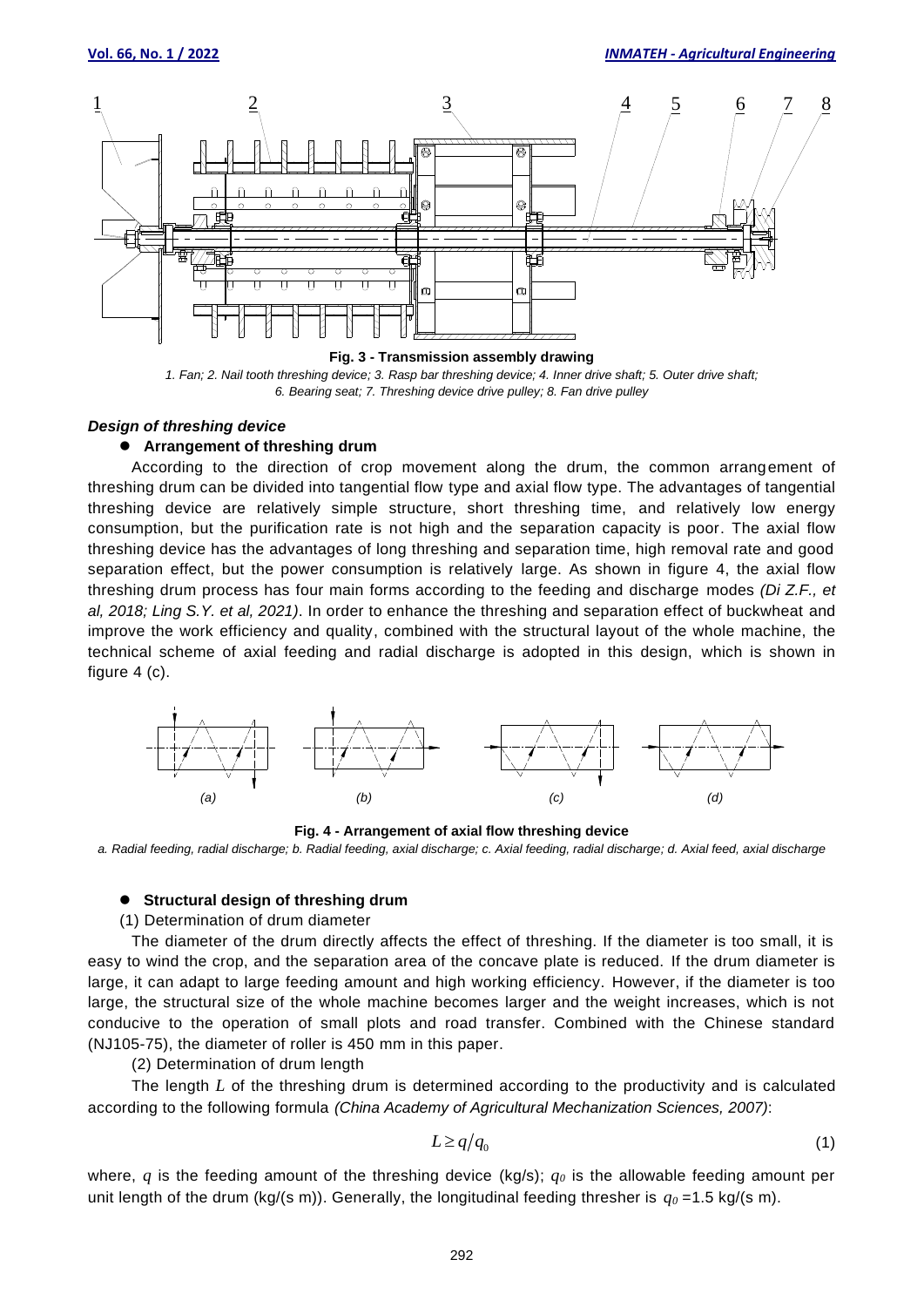The feeding amount of threshing device is equal to the design feeding amount of thresher, taking *q* = 0.8 kg/s. *L*≥530 mm is calculated from formula (1). Considering that the thresher is mainly suitable for individual farmers and small plots in hilly and mountainous areas, the model should not be too large, and the drum length *L* = 850 mm is comprehensively considered.

(3) Determination of the type and structure of threshing elements

The common threshing components of full-feeding harvester mainly include rasp bar type and nail tooth type. Rasp bar threshing has relatively soft effect, weak striking effect, strong kneading effect, high production efficiency, but weak separation ability. The nail-tooth threshing element mainly relies on impact to complete threshing, with high grain crushing rate, strong stirring capacity and strong separation capacity. However, due to the impact of nail teeth on the stem, the protruded stem is broken, resulting in more impurities in the mixture, which increases the load on the subsequent cleaning device. At present, the drum is a transverse axial flow drum, and most of the threshing elements are nail tooth. Because the buckwheat is easy to thresh, but the stems are brittle, if the impact force is too large, the stems are short and broken too much, resulting in an increase in the burden of the air-sieve cleaning system. In order to comprehensively consider the effect of threshing and cleaning, the threshing device designed in this paper is "rasp bar - nail tooth" combination type. The front section is a rasp bar type threshing device, and the rear section is a nail tooth type threshing device. Its structure type is shown in figure 3.



**Fig. 5 - Rasp bar threshing device** *1. Rasp bar connecting plate; 2. Rasp bar; 3. Spoke plate*

The rasp bar threshing device is shown in figure 5, and its main structure is composed of a spoke plate, a rasp bar connecting plate and a D-shaped rasp bar. Its drum diameter is *D*=450 mm, drum length  $L_1$  = 350, and the form of the drum is an open drum. In order to facilitate the balance of the drum, the number of stripes is usually even. According to the Chinese standard NJ105-75, the number of stripes is *Z*=6. In order to facilitate the movement of materials from the feed port to the grass outlet, the twill bars are installed in the same direction.



**Fig. 6 - Nail tooth threshing device** *1. Nail tooth; 2. Nail tooth connecting pipe; 3. Spoke plate*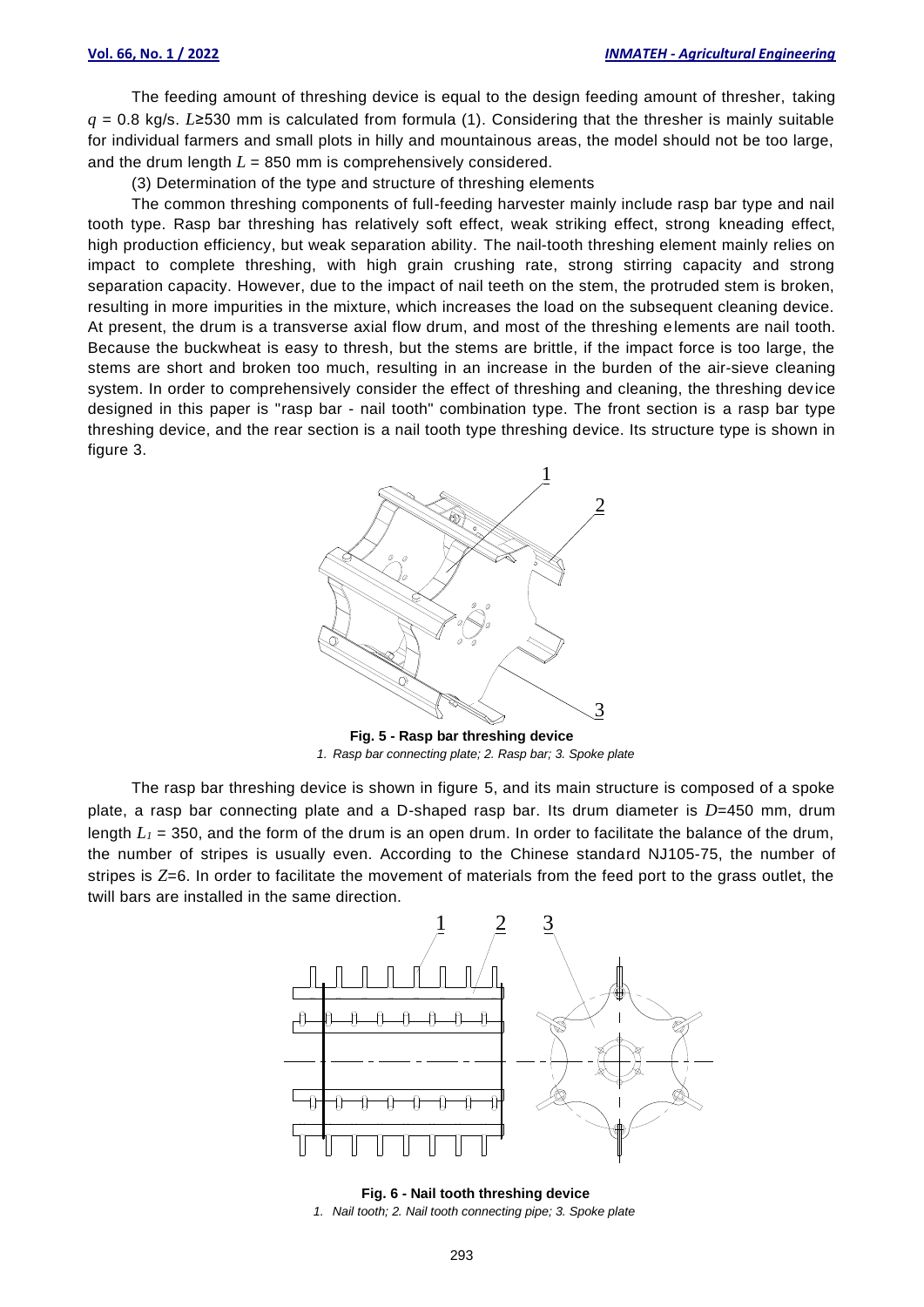As shown in figure 6, the nail tooth type threshing device is mainly made of nail tooth fixing tube, nail tooth drum spoke plate and nail tooth welding. Its drum diameter *D* = 450 mm, drum length *L<sup>2</sup>* = 500. The screw tooth fixing pipe is an empty pipe with  $\Phi = 27$  mm and thickness 3.5 mm. The nail tooth is a solid steel pipe with  $\Phi = 12$  mm and 76 mm length. In order to balance with the threshing device of the grain bar, the number of tooth rows is 6, and the total number of teeth is 48 teeth. In order to ensure that the material has the ability of conveying backward, the nail teeth are arranged according to the helix with the number of screw heads as 3, the tooth trace distance as 62 mm and the pitch as 182 mm.

(4) Productivity calculation

In order to verify whether the productivity of the designed threshing device can meet the designed feeding capacity of the threshing machine, it is necessary to calculate the designed "rasp bar-nail tooth" combined threshing device. The productivity is determined by the productivity of the rasp bar threshing device and the nail-tooth threshing device.

Productivity of rasp bar threshing device *q<sup>1</sup> (China Academy of Agricultural Mechanization Sciences, 2007)*:

$$
q_1 = \frac{Z n L_1 \mu_0}{60} \tag{2}
$$

where, *Z* is the number of striated bars, taking 6; *n* is the rotational speed of drum, taking 500 r/min; *L<sup>1</sup>* is the length of roller, taking 350 mm; *μ<sup>0</sup>* is the threshing ability per unit length of striated rod, which is usually 0.018~0.024 kg/m, taking 0.02 kg/m.

Substituting the corresponding data, the productivity of the rasp bar threshing device is calculated to be 0.35 kg/s.

Productivity of nail tooth threshing device *q<sup>2</sup> (China Academy of Agricultural Mechanization Sciences, 2007)*:

$$
q_2 \le \frac{0.6zq_d}{1-\beta} \tag{3}
$$

where, β is the weight ratio of grain fed into crops. According to standard T/NJ 1217-2020, the grassgrain ratio of buckwheat crops is generally 1.5~6, taking 0.25; *q<sup>d</sup>* is the threshing ability of each nail tooth, taking 0.02; *z* is the number of nailed teeth on the drum, taking 48.

Substituting the corresponding data, it is calculated that the productivity of the nail-tooth threshing device is *q<sup>2</sup>* ≤0.72 kg/s.

Productivity of the designed threshing device *Q*:

$$
Q \leq q_1 + q_2 \tag{4}
$$

The calculated  $Q \le 1.07$  kg/s. That is, the maximum productivity of the designed threshing device is  $Q = 1.07$  kg/s, which is larger than the designed feeding capacity  $q = 0.8$  kg/s of the thresher. Therefore, the structure design of the threshing device is reasonable.

### ⚫ **Threshing speed and threshing clearance**

Because of the biological characteristics of buckwheat, it is easy to thresh. According to the reference [15-16], it is determined that the threshing interval is 10 mm and the threshing speed is 500 r/min.

## *Concave design*

The length of the concave is generally determined by the length of the drum. At the same time, within a certain range, the larger the wrapping angle α, the better the effect of threshing and separation, and the wrapping angle is generally 150°~ 240°. In this paper, the wrapping angle is 180°.

The main function of the concave plate is to cooperate with the threshing device to complete buckwheat grain threshing and stem separation. The common concave plate forms include grid screen type, punching screen type and braided screen type. Among them, the grid screen has high strength and good rigidity, while the braided screen has the highest porosity and the highest screening efficiency, but it has low strength and easy to deform. This design comprehensively considers its strength requirements and screening efficiency, and adopts the combined concave plate of "grid format concave frame + braided screen". As shown in figure 7, the grid format concave frame is mainly composed of a concave mounting frame, a concave grid and a screen connecting plate, and the grid size is 145 mm  $\times$ 137 mm. The mesh with diameter of  $\Phi = 2.5$  mm and spacing of 3 mm is installed on the connecting plate of concave screen by bolting.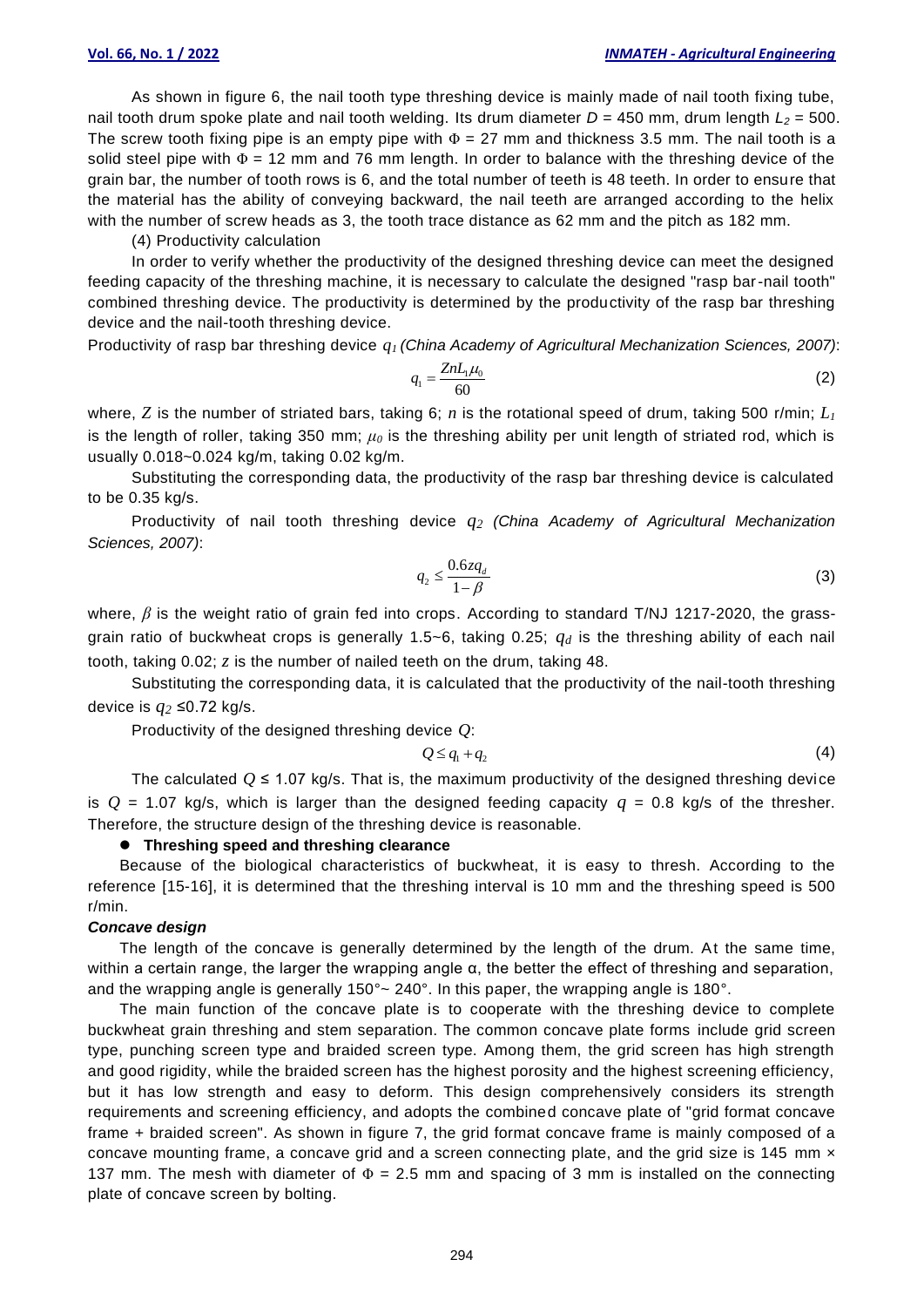



**Fig. 7 - Grid format concave frame Fig. 8 - The body structure of vibrating screen**  *1. Screen frame; 2. Conveyor screen; 3. Separating screen; 4. Grain collector; 5. Impurity collector*

## *Vibrating screen design*

# ⚫ **Structural design**

The structure and motion characteristics of the vibrating screen determine the cleaning effect of grain and impurity residue *(Tang Z. et al, 2010))*. In this paper, a reciprocating vibrating screen is designed. The vibrating screen body is connected to the frame through four equal rockers with a length of 220 mm, and the installation angle of the screen surface is  $\alpha = 2^{\circ}$ . The structure of the vibrating screen is shown in figure 8, which is mainly composed of a sieve frame, a conveying sieve plate, a grain collector, a separation screen and a miscellaneous collector. The sieve frame adopts 30 mm  $\times$  30 mm  $\times$ 3 mm angle steel to form the welded structure. The conveying sieve plate and collector are welded on the sieve frame with 1 mm thick steel plate. The braided sieve with wire diameter of 0.5 mm and mesh number of 3 is selected to meet the screening requirements of buckwheat grains.

# ⚫ **Motion analysis and test of grain on the sieve surface**

In the reference [12], the force and motion characteristics of the vibrating screen grain on the screen surface are analysed and calculated, and the motion simulation analysis is carried out by using ADAMS software. The analysis results show that the motion of connecting rod and rocker changes periodically, each angular displacement, angular velocity and angular acceleration change gently, there is no obvious inflection point in the curve, and the curve has no obvious inflection point, violent vibration and large impact. The vibrating screen has reasonable structure design and good performance. The experimental results show that when the vibration frequency of the vibrating screen is 25.12 rad·s<sup>-1</sup>, the installation inclination angle of the screen surface is 2°, and the vibration direction angle is 23°, the screening efficiency is 89.8% and the conveying speed is 0.133 m·s<sup>-1</sup>.

# *Design of air suction centrifugal fan*

⚫ **Overall structural design**



**Fig. 9 - Schematic diagram of fan structure** *1. Suction mouth; 2. Volute; 3. Leaf; 4. Spoke plate; 5. Air outlet*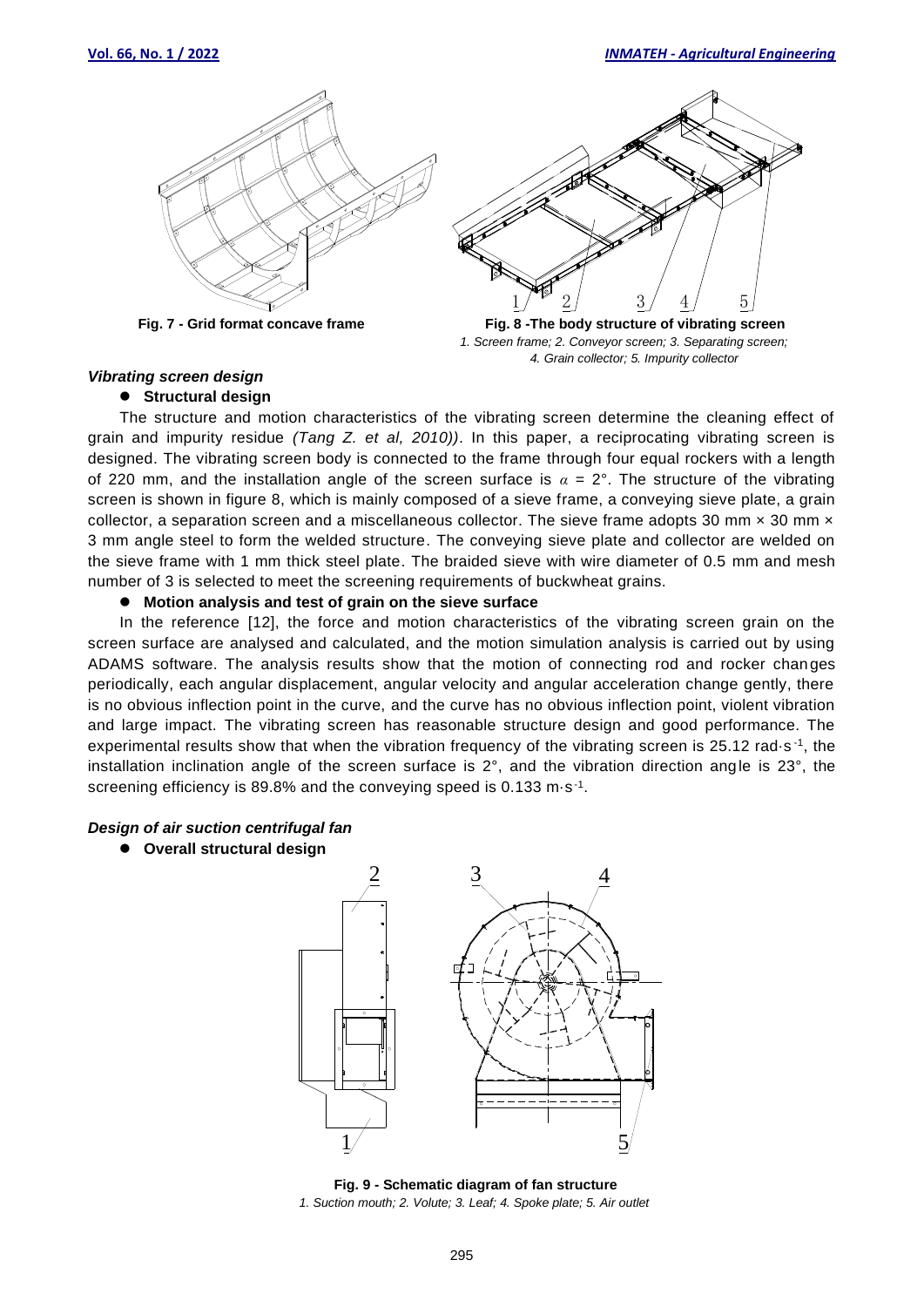As shown in figure 9, the air suction centrifugal fan is mainly composed of blades, volutes, suction vents, air vents and so on. Six blades were evenly distributed and welded on the spoke plate with a thickness of 5 mm. The spoke plate is connected with the fan transmission shaft through the flange, and the volute is composed of a thin plate with a thickness of 1 mm. During operation, the fan transmission shaft drives the fan blade to rotate, and the air flow enters the fan through the suction port, forming a pressure difference. When the air speed of the suction port is greater than the suspension speed of the impurity, the impurity will be sucked into the fan through the suction port. Under the action of centrifugal force, the impurity is discharged through the exhaust outlet to complete the cleaning operation.

### ⚫ **Shell design**



*(a) Shell size; (b) Axonometric drawing*

The shell of the air suction centrifugal fan adopts a spiral volute. According to the reference (*China Academy of Agricultural Mechanization Sciences, 2009*), the spiral drawing method of the shell is shown in figure 10(a). The side length of the square in figure 10(a) is *A*/4. The connected arcs are drawn from the four vertex corners of the square with the radius of *R1*, *R2*, *R<sup>3</sup>* and *R<sup>4</sup>* respectively, which is the shape of the spiral case.

$$
\begin{cases}\nR_1 = \frac{D_2}{8} + (1/8)A \\
R_2 = \frac{D_2}{2} + (3/8)A \\
R_3 = \frac{D_2}{2} + (5/8)A \\
R_4 = \frac{D_2}{2} + (7/8)A\n\end{cases}
$$
\n(5)

where,  $D_2$  is the impeller diameter (mm), for suction fans, the impeller diameter  $D_2$  is mostly 250~500 mm, in this paper, taking 480 mm; *A* is taken as the spiral volute shell expansion size (mm), generally *A*  $= (0.1 \sim 0.2) D_2$ , taking 80 mm.

It is calculated that *R1*, *R2*, *R<sup>3</sup>* and *R<sup>4</sup>* are 72 mm, 276 mm, 300 mm and 324 mm.

*S* is the height of the air outlet,  $S = (0.35 \cdot 0.45) D_2$ , taking 192 mm.

#### ⚫ **Parameter design of suction port**

The size of the suction port directly affects the gas flow of the fan, and the minimum air volume *V<sup>0</sup>* required for air separation is related to the impurity content. The calculation is as follows:

$$
V_0 = \beta Q / \mu \rho \tag{6}
$$

where, Q thresher feed volume (kg/s),  $Q = 0.8$  kg/s;  $\beta$  is taken as the ratio of removing impurities to machine feed,  $\beta$  = 20% *(Cheng F., 2021)*;  $\rho$  is air density (kg/m<sup>3</sup>),  $\rho$  = 1.225 kg/m<sup>3</sup>;  $\mu$  is the mixed concentration ratio of impurity flow, about  $0.2 \sim 0.3$ , taking 0.2. Calculated  $V_0$ =0.653 m<sup>3</sup>/s.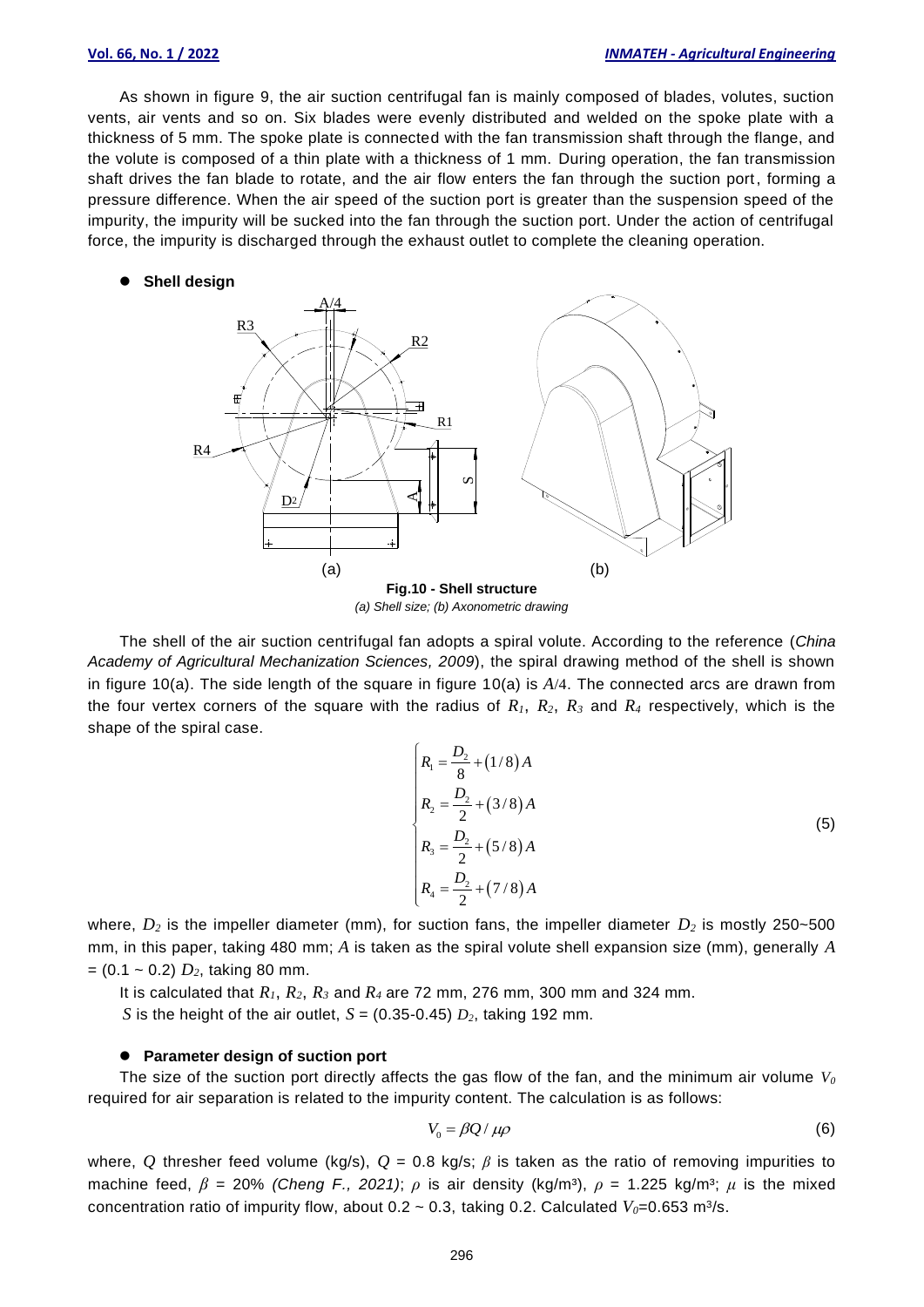In order to ensure that the residue in the buckwheat extract entering the vibrating screen can enter the air separation device through the impurity suction port, the minimum wind speed of the suction port should not be lower than the suspension speed of the residue. The results of suspension velocity of buckwheat exudates show that the suspension velocities of grains, branches, stems and leaves of buckwheat are 4.47 ~ 10.18, 1.85 ~ 5.18, 2.80 ~ 8.37 and 0.76~ 2.99 m/s, respectively *(Hou H.M. et al, 2018)*. The suspension speed of light miscellaneous residue such as leaves is lower, and easy to be separated. The suspension speed of branches and stems has a great relationship with the physical characteristics of diameter and length of stems. The suspension speed of stems and branches with small diameter and short length is lower, and easy to separate from grains *(Liao Q.X. et al, 2015)*. Because the concave plate screening uses a braided screen with a mesh number of 5, there are fewer long stems and branches in the extrudates on the vibrating screen, mainly light residue such as leaves, in order to ensure the cleanliness of the air separation, comprehensively consider the suspension speed of stems and rods as the design basis, so as to ensure that short stems, branches, leaves and light miscellaneous residue are cleaned.

The minimum air intake area  $S_0$  of the suction port is calculated as follows:

$$
S_0 = \frac{V_0}{v_1} \tag{7}
$$

where,  $v_I$  is the wind speed of the suction mouth, and the maximum suspension speed of the stem is about 8 m/s, and the  $S_0 = 0.0816$  m<sup>2</sup> is calculated.

Considering the combination of suction port and vibrating screen, the structure of suction port is rectangular and its size is 482×220 mm. It is calculated that the actual air intake area is  $S_I = 0.105$  m<sup>2</sup>, which is larger than  $S_0$ , which meets the requirement of the minimum air intake area, and the actual air intake of the suction port is  $V_1 = 0.84$  m<sup>3</sup>/s.

## *Test and result analysis*

In order to verify whether the working performance of the thresher can meet the use requirements, the production assessment of the designed 5TG-85 buckwheat thresher was carried out on October 25, 2021. The test site is the Agricultural Machinery Laboratory of Shanxi Agricultural University. The photo of the test site is shown in figure 11.



**Fig.11 - Threshing performance test**

### ⚫ **Materials**

The test materials were Shanxi Hongshan buckwheat planted in Shenfeng experimental base of Shanxi Agricultural University. During the experiment, the moisture content of buckwheat stem was 75%, the grain moisture content was 17%, and the grass grain ratio was 4.4.

### ⚫ **Method**

According to the Chinese standard《Test method of Thresher》 (GB/T 5982-2017), it is necessary to determine the crushing rate  $Z_p$ , impurity content  $Z_z$ , unremoved net loss rate  $S_w$ , entrainment loss rate Sj, cleaning loss rate *Sq*, spatter loss rate *S<sup>f</sup>* and total loss rate *S*. The parameters are calculated as follows: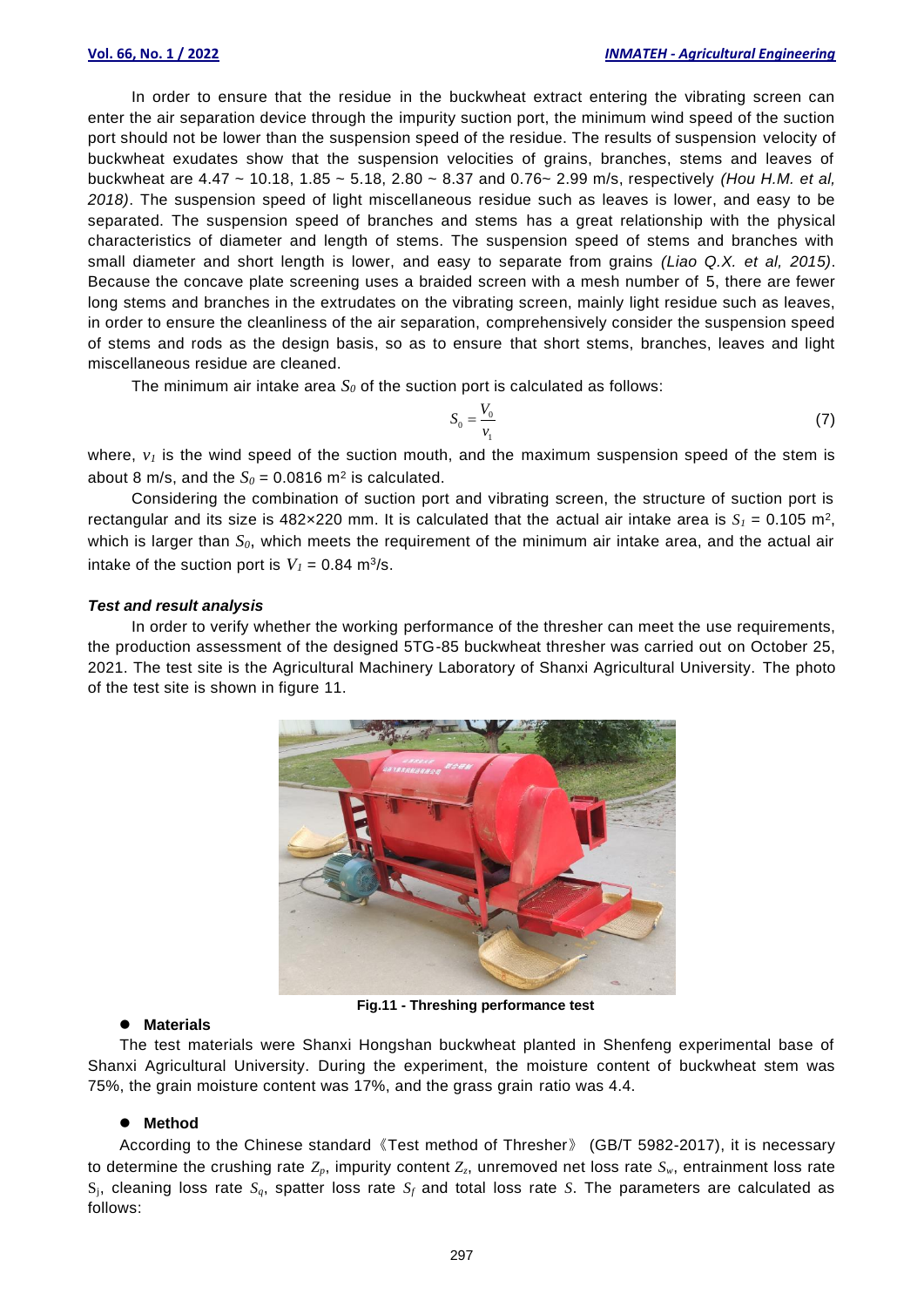$$
Z_{p} = \frac{m_{p}}{m_{x}} \times 100\%
$$
  
\n
$$
Z_{z} = \frac{m_{xz}}{m_{xh}} \times 100\%
$$
  
\n
$$
S_{w} = \frac{m_{w}}{m} \times 100\%
$$
  
\n
$$
S_{j} = \frac{m_{j}}{m} \times 100\%
$$
  
\n
$$
S_{q} = \frac{m_{q}}{m} \times 100\%
$$
  
\n
$$
S_{f} = \frac{m_{f}}{m} \times 100\%
$$
  
\n
$$
S_{f} = \frac{m_{f}}{m} \times 100\%
$$
  
\n
$$
S = S_{w} + S_{j} + S_{q} + S_{f}
$$
  
\n
$$
m = m_{c} + m_{w} + m_{j} + m_{q} + m_{f}
$$

where:

 $m_p$  is the broken grain mass in the sample (g);

 $m<sub>x</sub>$  is the grain mass in the sample (g);

 $m_{xz}$  is the impurity mass in the sample (g);

 $m_{xh}$  is the grain mixture weight in the sample (g);

 $m_w$  is unpurged grain mass (g);

*m* is total grain mass (g);

 $m<sub>i</sub>$  is entrainment loss grain mass (g);

 $m_q$  is cleaning loss grain mass (g);

 $m_f$  is splash loss grain mass (g);

*m<sup>c</sup>* grain mass at outlet (g).

The specific operation was as follows: at the grain outlet, 1 kg of small samples were taken randomly each time, the samples were screened and selected, and  $m_p$ ,  $m_x$ ,  $m_{xz}$  and  $m_{xh}$  were obtained respectively. Within the specified time of the experiment, the grain mixture and the lost grains of each part  $(m_i, m_q, m_f)$  were collected, and the  $m_c$  was obtained by sieving the grain mixture. The performance indexes were calculated according to the formula (8). Each group of data was repeated for 5 groups, the average value was taken, and the results were recorded.

# **RESULTS**

Combined with the requirements of mechanized threshing of coarse grain crops in hilly and mountainous areas, it is required that the crushing rate *Zp*, impurity content *Z<sup>z</sup>* and total loss rate *S* should be less than or equal to 5%. *(Shi R.J., 2021)*. According to the test scheme and calculation method, when the threshing drum speed of the thresher is adjusted to 500 r/min, the threshing gap is 10 mm, the feeding amount is 0.8 kg/s, the air speed of the suction port is 8 m/s, and the vibration frequency of the vibrating screen is 25.12 rad $\cdot$ s<sup>-1</sup>. The test results are shown in Table 2. The test results show that all the performance indexes of 5TG-85 buckwheat threshing machine meet the requirements, with good threshing effect and small loss, and can be used for buckwheat threshing.

| Test results of threshing performance |                        |                    | Table 2 |
|---------------------------------------|------------------------|--------------------|---------|
| <b>Test index</b>                     | <b>Standard values</b> | <b>Test result</b> |         |
| $Z_p$                                 | ≤5%                    | 1.13%              |         |
| $Z_z$                                 | ≤5%                    | 2.73%              |         |
| $S_w$                                 | ≤5%                    | 0.07%              |         |
| $S_j$                                 | ≤5%                    | 1.77%              |         |
| $S_q$                                 | ≤5%                    | 1.96%              |         |
| $S_f$                                 | ≤5%                    | 0.62%              |         |
|                                       | ≤5%                    | 4.42%              |         |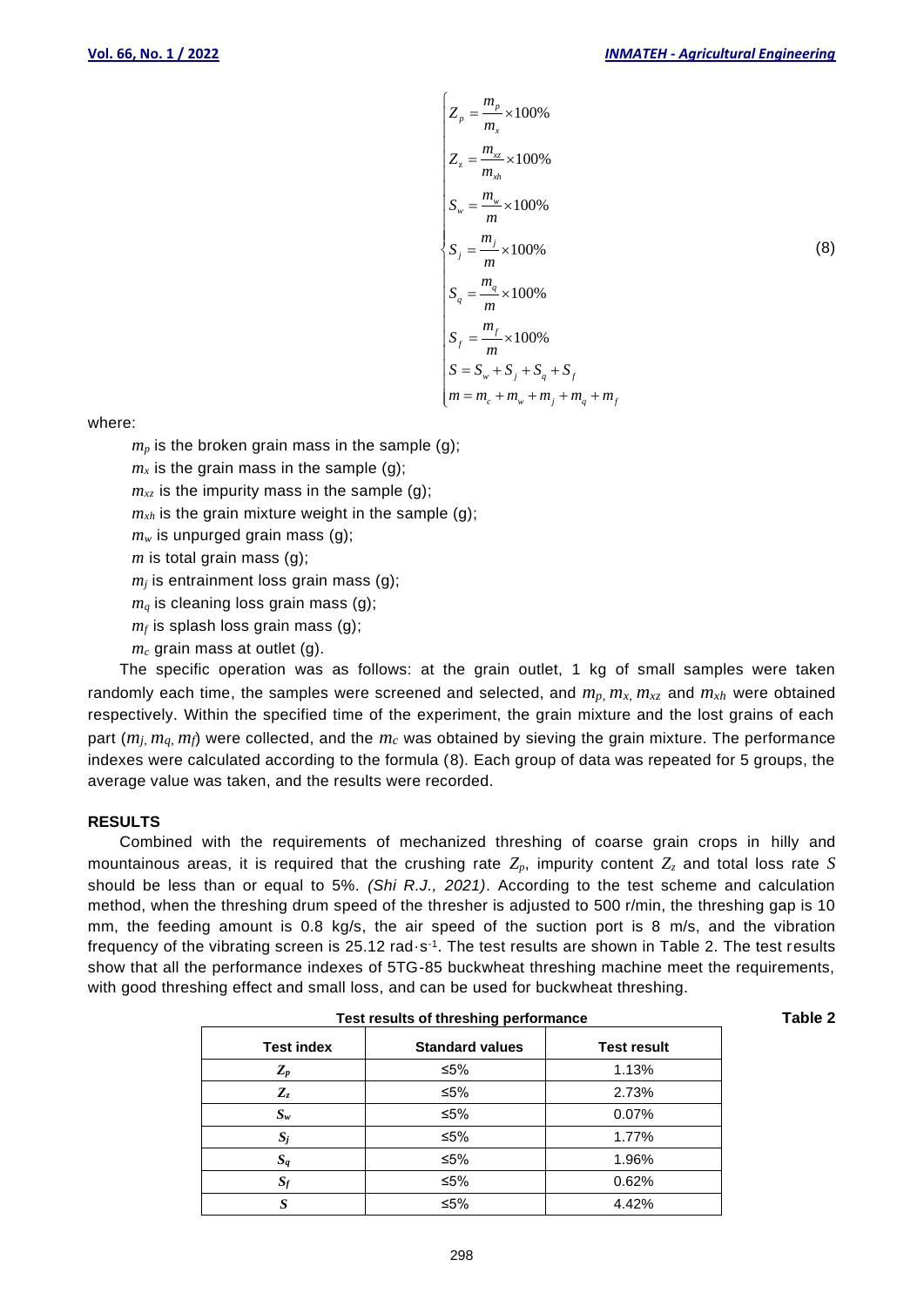## **CONCLUSIONS**

(1) In view of the low level of mechanized threshing of buckwheat in Hilly and mountainous areas, a 5tg-85 buckwheat thresher was designed, the structure and transmission system of the whole machine were designed, and the structure selection and parameter calculation of key components such as threshing device, vibrating screen and centrifugal fan were carried out. The design resu lts show that the design scheme of the thresher is feasible and the structural design is reasonable.

(2) The performance test shows that when the moisture content of buckwheat stem is 75%, the moisture content of grain is 17%, and the grass grain ratio is 4.4, when the rotating speed of the threshing drum of the thresher is 500 r/min, the threshing gap is 10 mm, the feeding amount is 0.8 kg/s, the air speed of suction port is 8 m/s, and the vibration frequency of vibrating screen is 25.12 rad·s<sup>-1</sup>. The crushing rate  $Z_p$  is 1.13%, the impurity content  $Z_z$  is 2.73%, the unthreshed loss rate  $S_w$  is 0.07%, the entrainment loss rate  $S_j$  is 1.77%, the cleaning loss rate  $S_q$  is 1.96%, the spatter loss rate  $S_f$  is 0.62% and the total loss rate *S* is 4.42%. The threshing effect is good, which meets the requirements of buckwheat threshing and can be used for threshing.

# **ACKNOWLEDGEMENT**

This work was supported by the Major Special Projects for the Construction of China Modern Agricultural Industrial Technology System (No. CARS-07-D-2). Youth Science and Technology Innovation Project of Shanxi Agricultural University (No. 2018012). Science and Technology Innovation Project of Shanxi Colleges and Universities (No. 2020L0153).

### **REFERENCES**

- [1] Cheng F., (2021). *The design and research of grain granulation machine in grain crop area*. Shanxi Agricultural University, Taigu / P.R.C.;
- [2] Dang W.L., (2018). *Design and experiment of test platform for windrow harvesting of buckwheat*. Northwest A & F University, Yangling / P.R.C.;
- [3] Di Z.F., (2018). Design and experiment of rasp bar and nail tooth combined axial flow corn threshing cylinder. *Transactions of the Chinese Society of Agricultural Engineering* (*Transactions of the CSAE*), Vol.34, Issue 1, pp. 28-34, Beijing / P.R.C.;
- [4] Giménez-Bastida J.A. et al. (2015), Buckwheat as a Functional Food and Its Effects on Health. *J Agric Food Chem*, Vol. 63, Issue 36, pp. 896-913, Washington DC / USA;
- [5] Hou H.M., (2018). Design and test of air-sweeping suspension velocity testing device for cleaning threshed materials of grain and oil crops [J]. *Transactions of the Chinese Society of Agricultural Engineering (Transactions of the CSAE)*, Vol.34, Issue 16, pp. 43-19, Beijing / P.R.C.;
- [6] Hang X.N., (2018). Research status and development trend of Buckwheat harvesting Machinery. *Agricultural machinery*, Issue 10, pp. 84-90, Beijing / P.R.C.;
- [7] Hang X.N., (2020). Design and experimental research on tangential and transverse axial flow threshing system of windrow harvesting for buckwheat. Northwest A & F University, Yangling / P.R.C.;
- [8] Ji J.T., (2016). Present situation technical analysis and equipment demand of harvesting mechanization for characteristic coarse cereals. *Agricultural Engineering*, Vol.6, Issue 6, pp. 1-3, Beijing / P.R.C.;
- [9] Liao Q.X., (2015). Design and experiment on cyclone separating cleaning system for rape combine harvester. *Transactions of the Chinese Society of Agricultural Engineering (Transactions of the CSAE),* 2015, 31(14): 24-31. Vol.31, Issue 14, pp. 24-31, Beijing / P.R.C.;
- [10] Lin S.Y., (2021). Structure design of 5TG-100A rape thresher. *Journal of Anhui Agricultural Sciences*, Vol.49, Issue 7, pp. 208-211, Anhui / P.R.C.;
- [11] Lu Q., (2020). Problems and thoughts on mechanized harvesting technology of buckwheat in China. *Agricultural Engineering*, Vol.10, Issue 1, pp. 6-9, Beijing / P.R.C.;
- [12] Morishita T and Suzuki K, (2012). *The evaluation of harvest loss in shattering resistant common buckwheat using combine harvester*. Report of the Hokkaido Branch, the Japanese Society of Breeding and Hokkaido Branch, the Crop Science Society of Japan, Issue 53, pp.49-50, Tokyo/Japan;
- [13] Tang Z., (2010). Analysis on the eddy current of the air-and-screen cleaning device. *Transactions of the Chinese Society for Agricultural Machinery*, Vol.41, Issue 12, pp. 62-66, Beijing / P.R.C.;